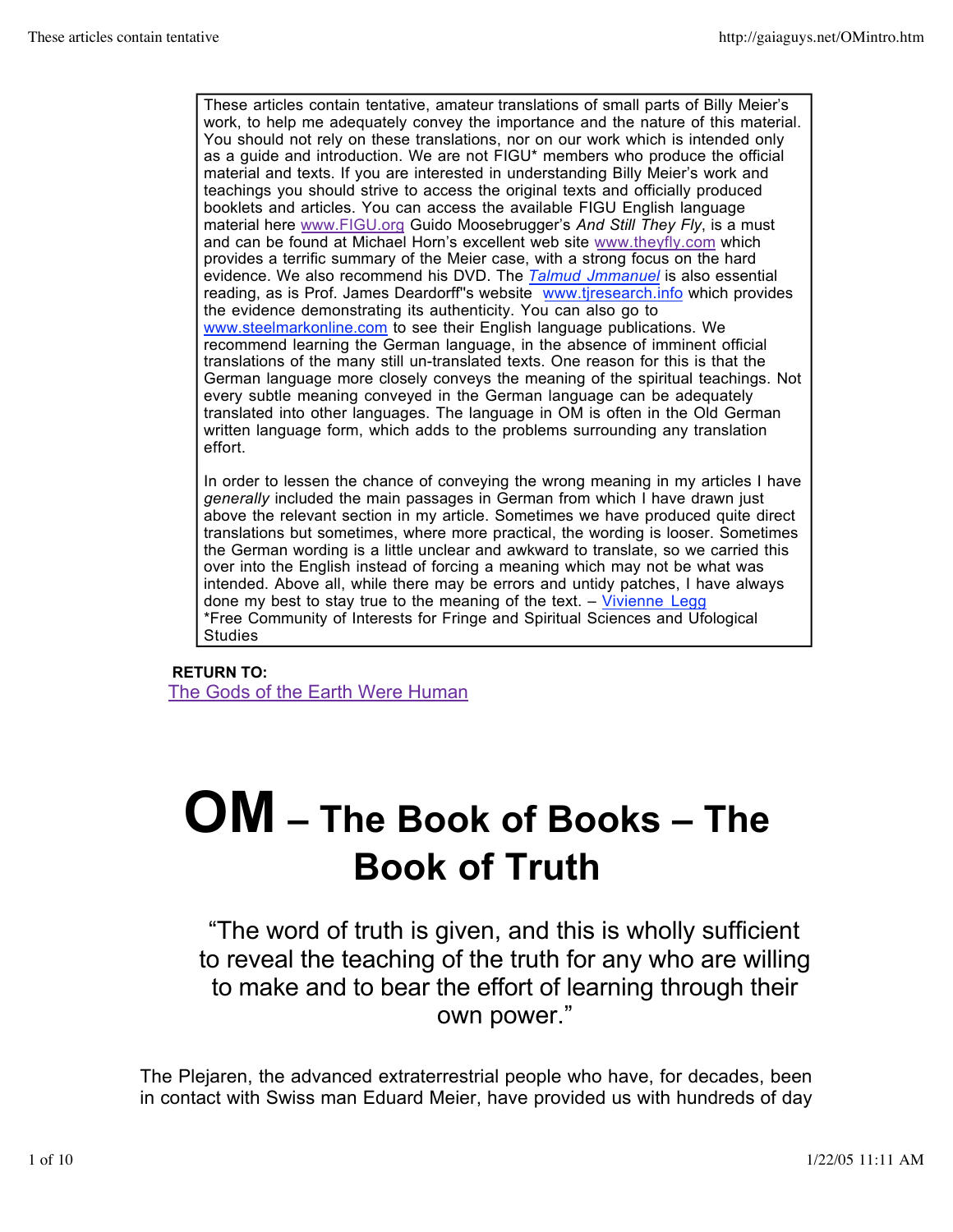time photos of their spacecraft, metal samples, prophetically accurate information, wise commentary and dire warnings concerning current world affairs which has attracted much interest and controversy in certain circles. These *same people* have also facilitated the coming into being of "the Book of Truth" - the retransmitted, un-falsified, universal spiritual teachings, delivered in words understandable to Earth humans. This book of truth is called the OM.

OM Kanon 3:3 Das ist das Buch der Gesetze und Gebote der Shöpfung, ausgeleget und erkläret mit verständlichem Wort.

4. Das ist das Buch der Kenntnis der Shöpferischen Gesetze und Gebote, wie es im Wort und Sinn ist gegeben durch den JHWH und den Propheten der irdischen Menschengeschlechter.

This is the book of the laws and directives of Creation, laid out and explained with understandable words.

This is the book of knowledge of the Creational laws and directives, as it is given in words and sense through the JHWH and the prophets of the Earthly humankind.

I can't start to do justice to the OM or the other historically profound material produced by Billy Meier under the guidance of the Plejaren, most of which is still only published in the German language. But considering the extraordinary importance of the message contained within these books and the mass of disinformation from without that continues to obscure it, and considering Earth humanity's dire need for genuine teachings of wisdom, I do feel obliged to try to point to some of the main messages they contain. Then hopefully, more of us can begin to understand what is here and we can get on with the job of exploring it with all its implications.

The teaching in OM is profound, intelligent, thorough, clear and infinitely loving. The tone is reverential, confronting, stern, wise, and admonishing. OM begins by making clear the role of those who are delivering it. We are left in no doubt that the JHWH (King of Wisdom) and the prophet are only highly evolved human teachers who are obliged to help us. We should never, ever worship them as we had been wrongly led to do in the past. OM begins with clear explanations of the nature and role of the JHWH. A canon is also devoted to clarifications about how "god" is not Creation and how the gods were people who came from the stars and misrepresented themselves as "Creators". OM explains the relationship between the JHWH and the prophet, the nature and role of the prophet and his relationship to Earth humanity. It tells us that these prophets and JHWHes emerge as helpers and carry out their functions according to the laws and directives of Creation. They explain why we need the OM.

Kanon 20:38 Denn es ist dem Menschen entschwunden die Gesinnung der Bemühung, dass die Wahrheit soll erarbeitet werden durch eigene Kraft des Denkens und Forschens und Erkennens.

39. Also hat er sich gewandelt in der Form zum Irren, dass er nur noch das annehmen will als Wahrheit, das er mit seinen Händen berühren kann, und das er mit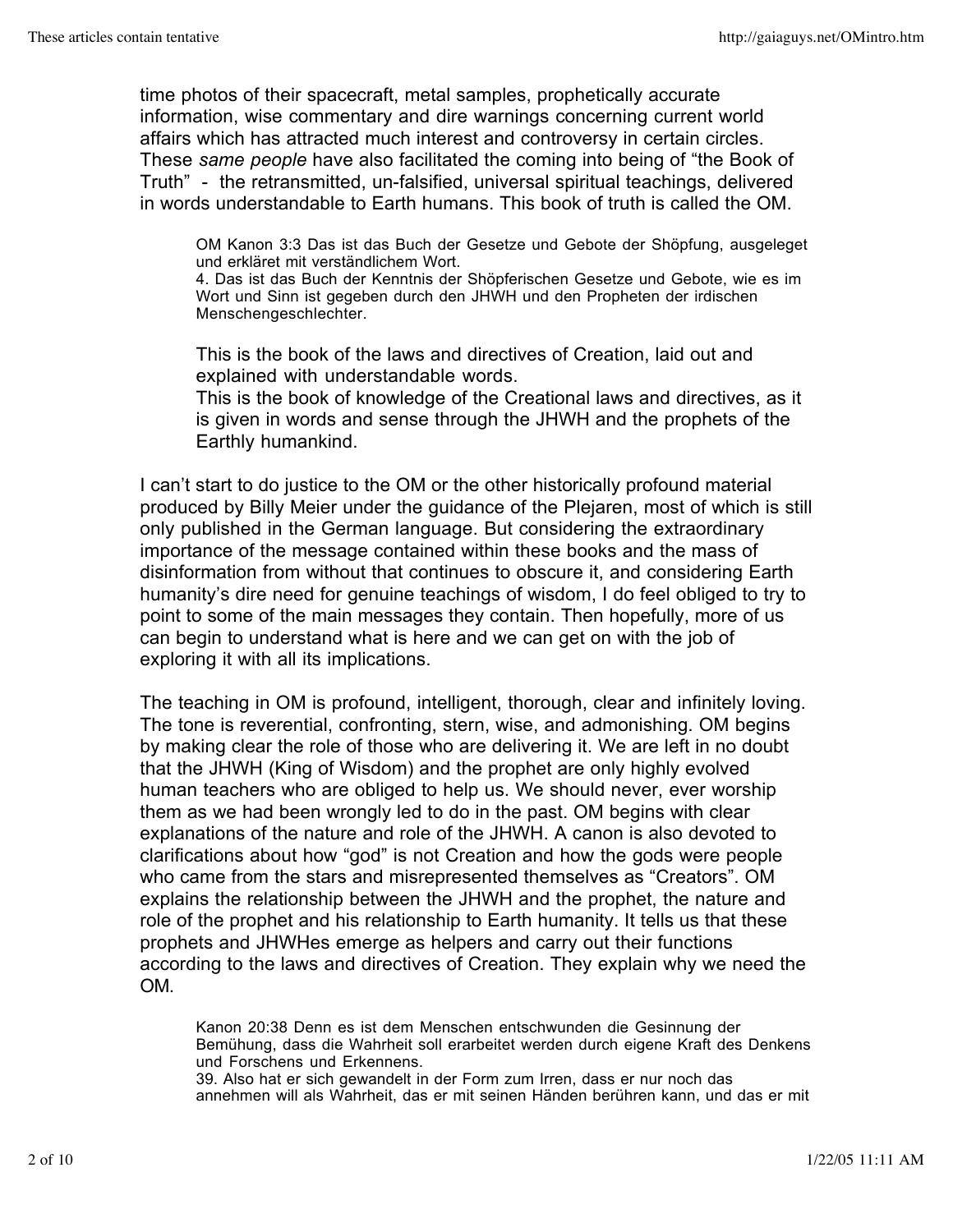seinen Augen sehen kann, und das er mit seinen Ohren hören kann. 40. Es ist dies aber der Weg der Falschheit und des reinen Materiellen, der jeder Bemühung des Selbstdenkens, des Selbstfühlens, des Selbstforschens, des Selbstsuchens und der Selbsterkennung jeglicher Lösung und Wahrheit Hohn spricht und spottet.

41. Also ist nicht gegeben dadurch der Weg zur Erforschung der Wahrheit und der Findung der Wahrheit, weshalb durch den JHWH und durch den Propheten keine Zeichen oder nur sehr sparsam Zeichen gegeben sein sollen, die da von der Wahrheit zeugend sind.

42. Gegeben ist das Wort der Wahrheit, und dieses ist genügsam vollauf, um die Lehren der Wahrheit zu offenbaren für jene, die da sind willig, die Mühsal der Erlernung durch eigene Kraft anzugehen und zu tragen.

The Earth human's sense of effort towards seeking the truth has disappeared. He has lost the inclination to seek the truth through his inherent power of thinking, searching and recognizing. Therefore he has wandered into the erroneous form of thinking, that he will only accept as true that which he can touch with his hands and that he can see with his eyes and that he can hear with his ears. But this is the false, purely material way, which mocks and scorns any effort of self-thinking, self-feeling, self-searching, self-seeking and self-recognition of every solution and truth. Therefore through this, the way to the searching for the truth, and the finding of the truth, is not provided. And so, through the JHWH and the Prophets, no signs, or only sparse signs, should be given, that testify to the truth. The word of truth is given, and this is wholly sufficient to reveal the teaching of the truth for any who are willing to make and to bear the effort of learning through their own power.

Kanon 20:47 Und es ist der JHWH ein Mensch der Erkenntnis in Weisheit, und so sei auch der Prophet, dem da offebaret wird zuweilen vom JHWH die Belehrung in Wort und Schrift, die er da weitergebet und zu belehren hat an die Menschengeschlechter, für die er ist zugeordnet.

And the JHWH is a human of knowledge in wisdom, and so is the prophet, to whom would be revealed, by the JHWH every now and then, the instructions in word and text that he has to further give to, and with which he must instruct, the humankind with whom he is associated.

There are references in OM about the repeated corruption of the teachings over the millennia and the role of the prophets who have come time and time again to correct this situation.

Kanon 20:94. Es ward aber belehret die Wahrheit des wahrlichen Wissens den irdischen Menschengeschlechtern seit alters her und schon gegeben dem Adam. 95. Es waren gegeben den Menschengeschlechtern und Völkern der Erde Propheten von alters her, so also ward gesendet der Henoch und der Elja, der Jesaja und der Jeremja, und der Jmmanuel und der Mohammed in direkter Folge und steter Wiedergeburt, nebst dem Johannes und Eljas und dem Hjob und allem Heer der anderen Rechtschaffenen und Gerechten, wie sie da auch waren der Buddha, der Zoroaster und der Babatschi und andere.

96. Sie waren alle erkoren und geleitet und hinabgesendet teilens durch den JHWH und teilens durch sich selbst und im Wissen und Können als Propheten oder Geistführer zu den Menschengeschlechtern und Völkern der Erde, doch alle wurden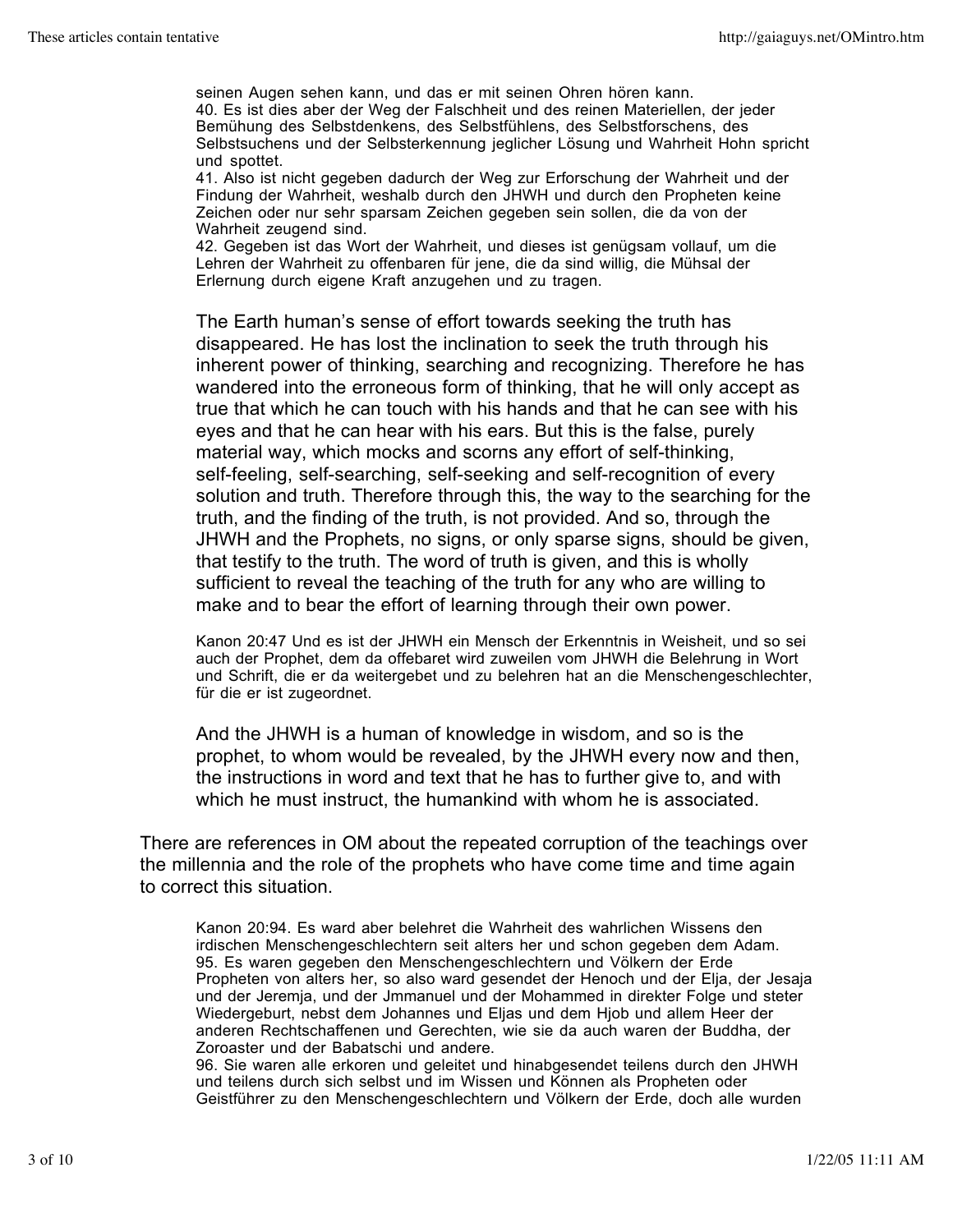sie verleumdet und verfolget, und es wurden ihre Lehren und ihre Worte der Wahrheit im Unverstehen oder Hass verfälschet, so entstanden sind daraus irreführende und falsche Religionen und Sekten.

The truth of the truthful knowledge was taught to the Earthly humankind since ancient times and already given to Adam.

The human races and peoples of Earth were provided prophets from ancient days, and for this reason were sent to Earth Enoch (Henok) and Elijah (Elja), Isaiah (Jesaja), Jeremiah (Jeremja), Jmmanuel and Mohammed in direct succession and with ensuing rebirth, next to Johannes and Elijas and Hjob and all hosts of other upstanding and righteous ones, as they also were Buddha, Zoroaster and Babatschi and others.

They were all selected and led and sent partly through the JHWH and partly through themselves and in knowledge and ability as prophets or spirit leaders to the humankind and peoples of the Earth, yet all were slandered and persecuted and their teachings and their words of truth were falsified in lack of understanding or hate, and so wrongly-leading and false religions and sects have come into being.

OM was written down by Billy Meier between 10th May 1983 and 9th October 1984. Published in 1988, OM is described as "The book of books", and as Billy's greatest work. Its over 455, A4 pages comprise 77 canons. Each canon contains a number of verses being a multiple of seven. The parts of OM which, we are told were in the Ur\* OM written down by Henok, were delivered by Plejaren leader, JHWH Ptaah, by telepathic means. (Ptaah has been among those who have also visited Billy Meier in person many times and verbally relayed information that way too, the results of which can be read in the volumes of published contact notes.) OM's ancient proverbs of wisdom, (some rhyming), were reproduced through Billy's own efforts, and, apart from sections which are the words of Semjase, the daughter of the JHWH, all remaining teachings, proverbs, explanations and clarifications come from Billy, who is the New Age Prophet. The OM introduction explains that OM is often presented in Old German, as it was in the earliest times (as well as other languages). Some words that may appear to be errors are not, but are actually long-forgotten ancient versions of words. It is important to be aware of the advice from Meier and his associates that the German language more faithfully relays the meaning of the teachings than does English or other Earth languages. Many German words do not have counterparts in other languages. (The German language stems from the old Lyrian language, which was once spoken on Earth.) And so the German more accurately preserves the meaning and should also be displayed along side any translation for this reason, among others.

(\* Ur – original, archetypal)

The following excerpt from the English language FIGU publication, *49 Questions,* explains the word *OM*.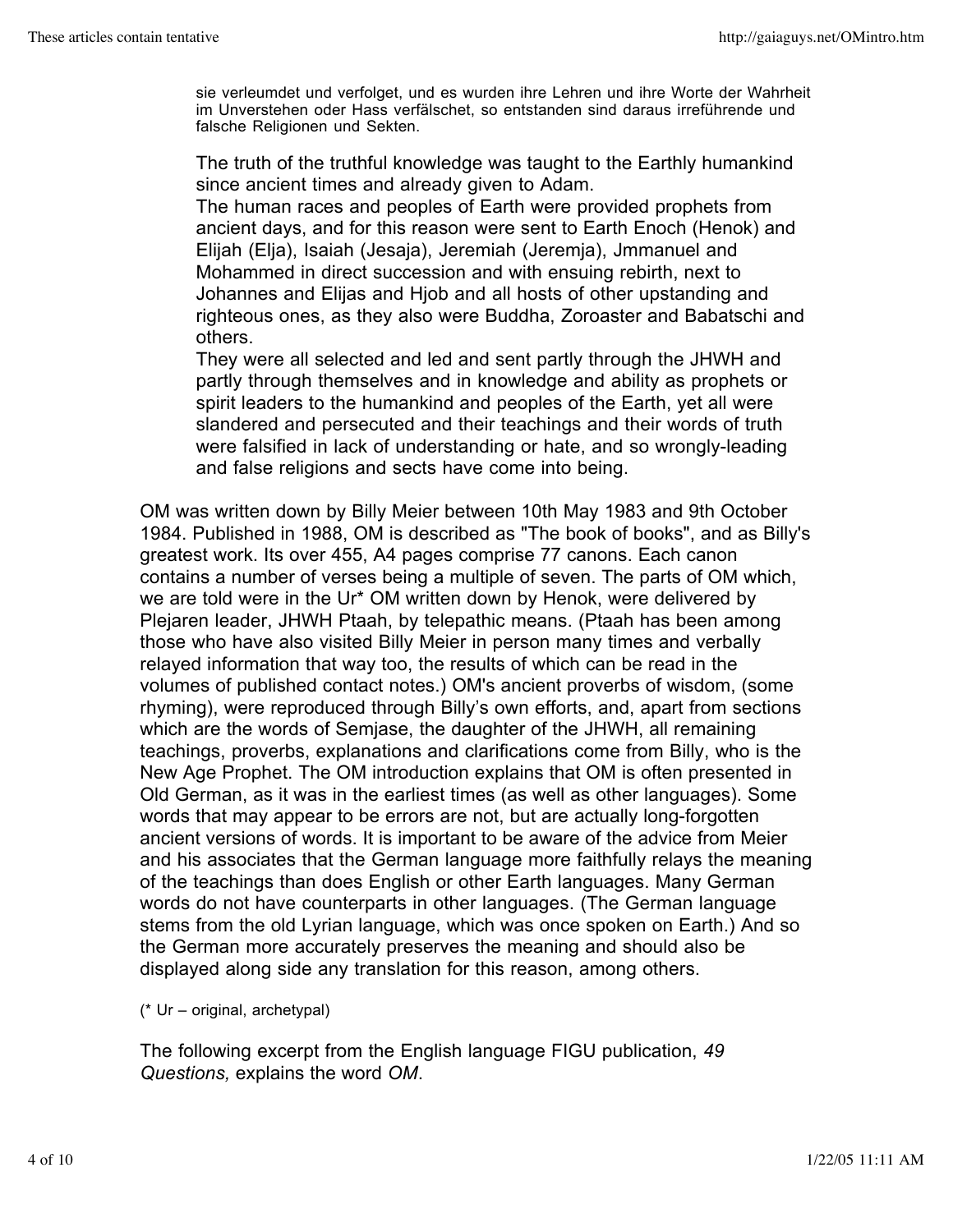OM (AUM in Sanskrit) is an ancient word derived from the old Lyrian language, which was long since lost on Earth. The actual meaning of the acronym OM is disclosed when the full significance of both letters are revealed by an explanation of the two words whose first letters are the "O" and the "M" – OMFALON MURADO. When abridged as O and M, these two words OMFALON MURADO possess the identical, indeed, an even greater tonal-harmony significance that when the two are fully pronounced as OMFALON MURADO. For this reason, the abbreviation "OM" was used and became the traditional form. The ancient Lyrians referred to their writings about the truth – the BOOK OF TRUTH – also as the OM, OMFALON MURADO, LIFE'S NAVEL or the NAVEL OF LIFE. The text, entitled "OM" incorporates all Creational teachings, that is to say, the book holds all teachings of wisdom and life as a written record.

To me, one of the most remarkable features of OM is its central core, canon 32, in which the New Age Prophet delivers *over two and a half thousand* proverbs of wisdom. As mentioned in OM's introduction, the vast number of proverbs of wisdom contained in OM have been produced in their original and correct form through Billy's own efforts. It says that these proverbs were known in Lyrian as the *Salomonische Weisheit,* the wisdom proverbs of peace, and were drawn from directly by King Solomon, who was wrongly given credit for them, and who, to a large extent, greatly falsified them.

Kanon 32:58 Durch das Niederfallen und Sichsammeln einzelner Wassertropfen in einem Kruge füllt er sich langsam; dasselbe Gestz gilt für den Lernenden der Wahrheit und Weisheit und des Wissens.

Through the falling and accumulation of individual water drops, a jug fills slowly. The same law applies for the learning of the truth and wisdom and the knowledge.

247. Der Ungerechte quält und tötet seine Mitmenschen durch Strafe, der Weise aber ist milde und nachsichtig und also geduldig, jedoch stetig mahnend zu den Fehlbaren und Schuldbaren, deshalb ist er der Strengere.

The unrighteous person torments and kills his fellowmen through punishment, but the wise person is mild and forbearing, and therefore patient, however always admonishing to the fallible and guilty, therefore he is the stricter.

314. Wenn es keine Mächtigen, sondern nur Geistführer unter den Menschen gäbe, dann lebte der Mensch der Erde innen und aussen im wahrlichen Paradiese. 315. Sind keine Geistführer, welche die Menschen leiten, dann wird das Volk hin-und hergeworfen, wie ein Schiff im grossen Sturme des Meeres, und die Mächtigen haben vollkommene Gewalt über sie.

If there are no mighty ones, rather only spirit leaders among the people, then the human of the Earth lives inwardly and outwardly in true paradise.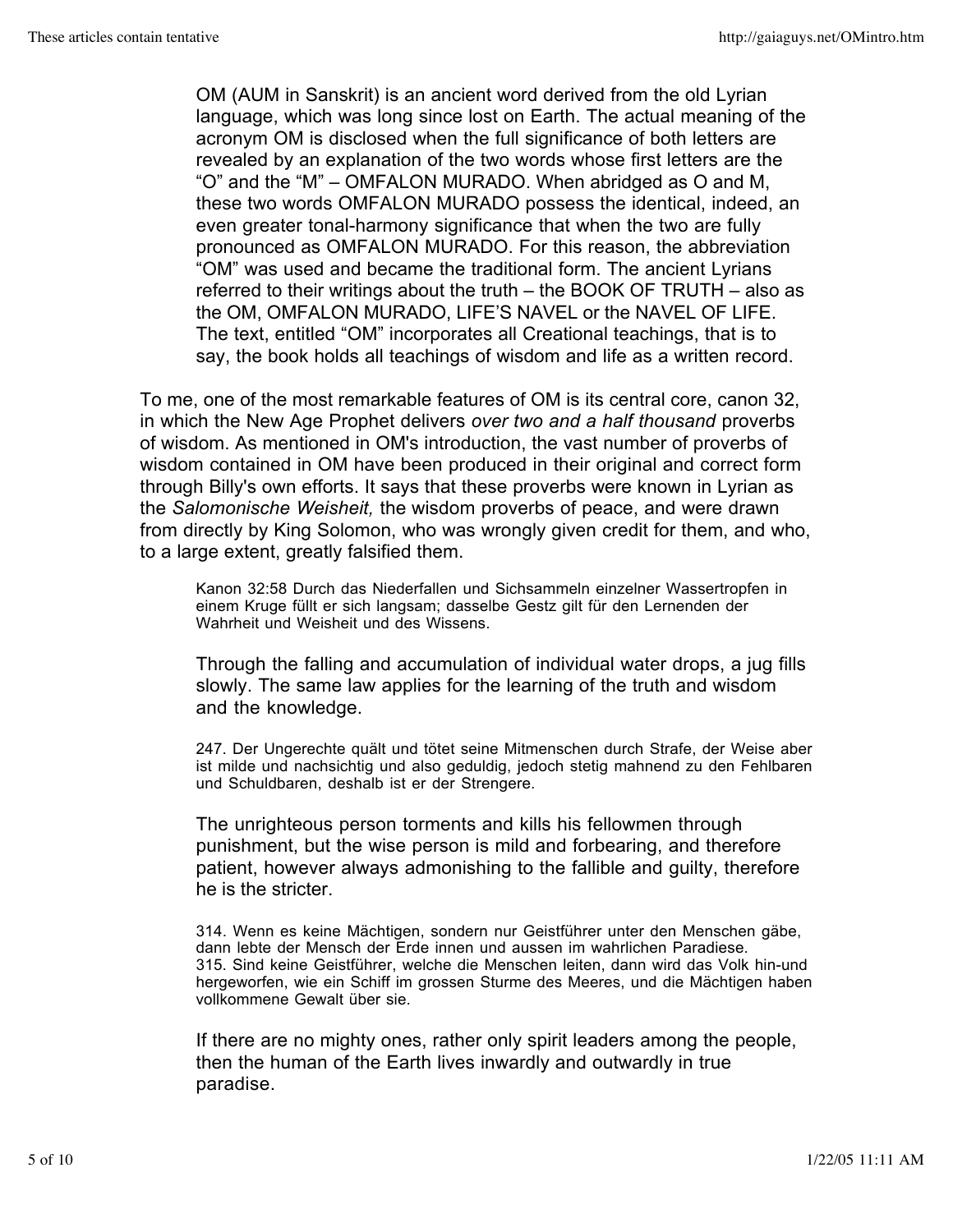If there are no spirit leaders who lead the people, then the people would be thrown to and fro like a ship in a great storm of the ocean, and the mighty would have complete power over them.

On either side of these thousands of proverbs of wisdom, are sections which contain the re-transmission of words written down by the prophet Henok, including grave prophecies concerning our present times, visions, the story of how thousands of years ago the "sons and daughters of Heaven"\* (celestial sons and daughters) mixed with the Earth people, and many more proverbs of wisdom. Some of Henok's writings, in twisted form, still exist in the form of the book know as the Book of Enoch. Billy Meier says the book of Enoch was the oldest and most important book in the Bible which was removed and condemned as being heretical by the Holy See in Rome.

\*The human far-travelers from the depths of the universe.

The beginning of the canon in which Henok's words are introduced starts with the following words.

Kanon 31:4 " Dies ist das Buch des Wortes der Wahrheit, das dir offenbaret ist als Lehre der Weisheit und also als Erinnerung und Wegleitung für dein Leben, auf dass du keine Bangigkeit habest in deiner Brust, wenn du der Gerechten einer bist, doch auf dass du dich ermahnen lassest und dich zum Gerechten wandelst, wenn du der Ungerechten einer bist.

This is the book of the words of truth that is revealed to you as the teachings of wisdom and therefore as the recollection, and the direction for your life, so that you have no fear in your breast if you are the righteous one, yet on that, let yourself be warned and you change to the righteous, if you are an unrighteous one.

45. Und es ist geschrieben viel der Geschichte in Schriften und Büchern der Erdenmenschen, doch sind verfälschet viele Dinge, so es der Wahrheit sehr mangelt. 46. Es sind aber die Segensworte des Henok festgehalten anderweitig, so sie dem Menschen der Erde Belehrung sein sollen in Erinnerung, und so sich der Mensch der Erde der Wahrheit besinnen möge und sich wandele.

And the story is written much in texts and books of the Earth human, yet many things are falsified, so the truth is very lacking. But it is the blessing words of Henok written down another time so that the human of the Earth is instructed in recollection, so that the human of the Earth can sense the truth, and change.

In stark contrast to most, if not all of the twisted remnants of these teachings with which we have become familiar, are astonishingly beautiful sections which focus on nature, and how we can learn from observing it because it expresses the laws and directives of Creation and the creational spirit which is also within us.

Kanon 48:17 Der geistige Mensch sieht in der schöpferischen Schöpfung nicht nur das Angenehme und Nützliche, das Grosse and das Schöne.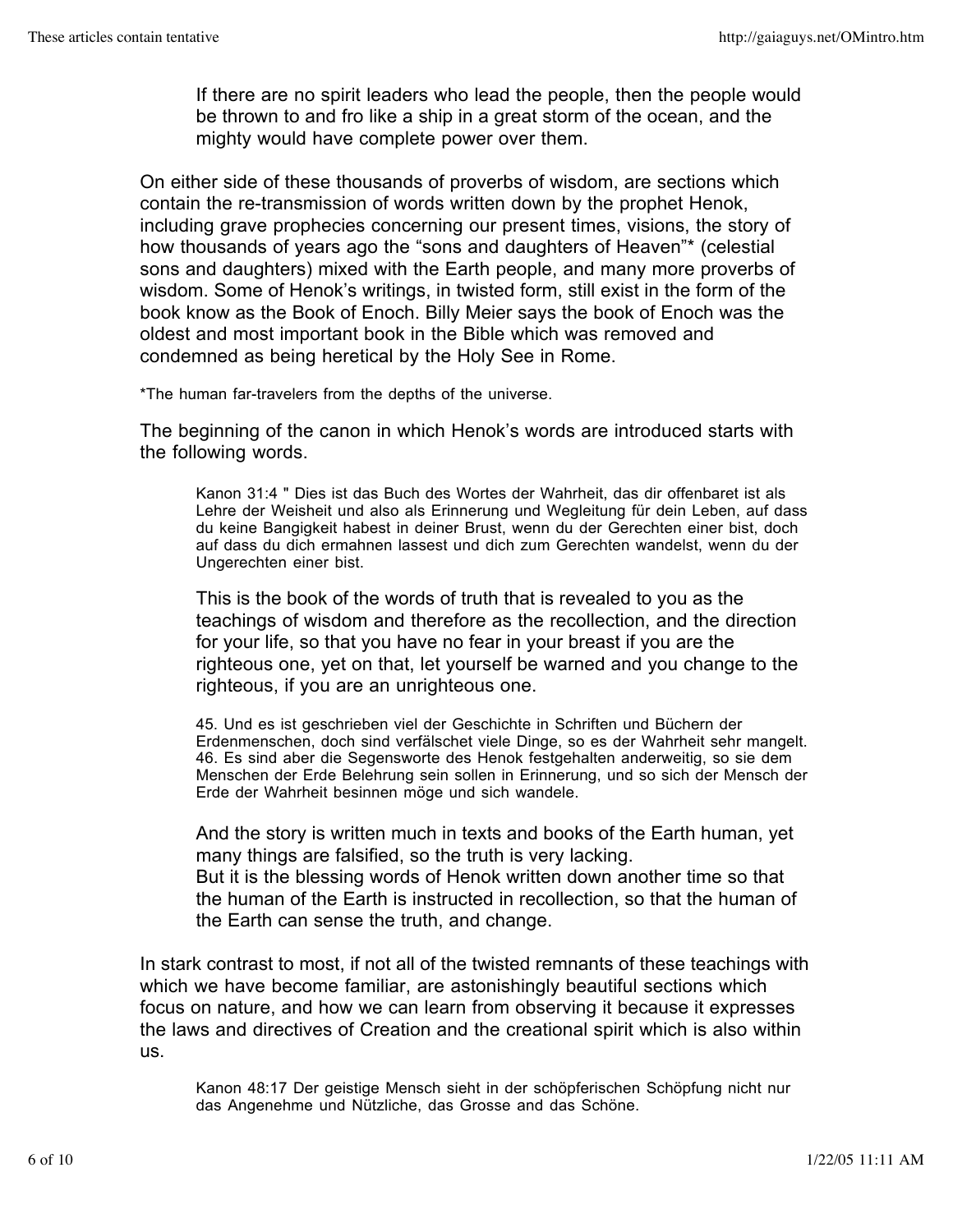18. Nein, denn er findet in dem ewigen und wundervollen Spiel der Natur eine Selbstoffenbarung der Schöpfung für sein Teilstück schöpferischen Geistes in sich.

The spiritual human sees in the creational Creation not only the pleasant and useful, the great and the beautiful. No, because he finds, in the eternal and wonderful play of nature, a self-manifestation of Creation for his fragment of Creational spirit in himself.

Spiritual teachings of the JHWH's daughter Semjase, are included in OM. Semjase has played a key role in the recent mission on Earth, first appearing before Billy Meier from her beamship in a forest clearing in Switzerland in 1975. She has been described as a having the rank of a half Jschrjsch - a half Queen of wisdom, and would have been known in ancient times (Greek mythology) as a demi-goddess of wisdom.

Kanon 49:4 Der wirklich Geistig-Strebende ist ein edler Künstler.

5. Zarten Geistes, sanften Wesens, voller Liebe, Wissen, Weisheit und grossen Sinnes ist er höchst empfindsam für Wahrheit, Ausgeglichenheit, Schönheit und geistigen Fortschritt.

6. Sein Leben ist beherrscht, geläutert und erhaben und seine Perspektiven sind sehr weit.

7. Sein ganzer Sinn ist grossmütig, und Shönheit drückt sich in seinem schlichten Leben voll geistiger Würde aus.

8. Seine innere Ruhe bringt eine Schönheit, die kein Künstler zu malen und kein Dichter in Worten zu schildern vermag.

The real spiritually-striving one is a noble artist. Tender spirit, gentle nature, full of love, knowledge, wisdom and great sense, he has the highest sensitivity for truth, balance, beauty and spiritual progress. His life is controlled, refined and exalted, and his perspectives are very far. His entire sense is magnanimous, and beauty expresses itself in his plain life, full of spiritual dignity. His inner stillness brings a beauty that no artist can paint and no poet may describe in words.

Semjase's teachings recorded in OM include a section which has also been published with an English translation on the FIGU website as the, "Introduction to the Spiritual Teachings" www.figu.org/us/figu/example\_translation.htm (and which any interested reader should read as a priority).

Quite a lot of what is presented by the prophet of the new time sounds like it comes from the figure we know as Jmmanuel. But, as the current prophet's spirit form was incarnated as Jmmanuel, as well as others, this similarity is really only reasonable. Semjase has the following to say about the timelessness of the teachings, as is relayed in the German version of the early contact notes.

(From the 9th contact, 21 March 1975)

79. Wenn daher Jmmanuel vor 2000 Jahren die Lehre des Wissens und der Weisheit brachte, dann konnte er das nur im selben Wortsinne tun, wie das auch schon Jahrzehntausende vor ihm getan wurde.

80. Und wenn ich zur heutigen Zeit über die Lehre des Wissens und der Weisheit spreche, dann kann ich das wiederum nur im selben Wortsinne tun, wie dies schon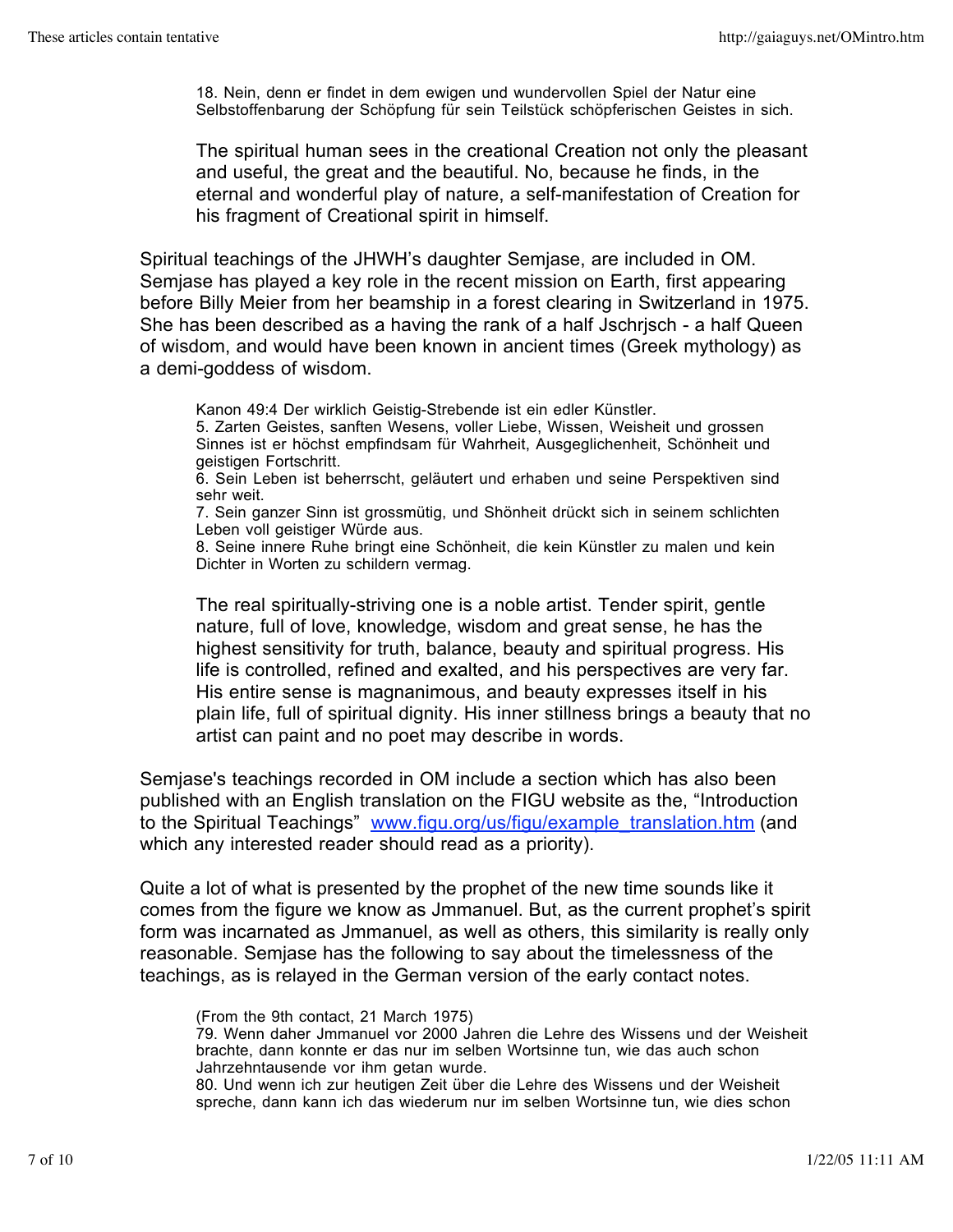von Jmmanuel und von allen Lehrern vor ihm gelehrt wurde.

81. Wenn daher meine Worte gleichgerichtet mit denen von Jmmanuel klingen, dann ist die logische Erkennung daraus zu ziehen, dass an der Lehre nichts verändert wurde.

82. Die Wahrheit bleibt für alle Zeiten immer die gleiche, folglich sie auch über Jahrmillionen hinweg immer identisch klingt, auch wenn sie mit andern Worten gesagt wird.

If Jmmanuel brought the teaching of knowledge and the wisdom 2000 years ago, then he could only do that in the same word sense as that was done already ten thousand years before him.

And if I speak in the current time regarding the teaching of knowledge and wisdom, then I can do that again only in the same word sense as this was already taught by Jmmanuel, and from all teachers before him. If, hence, my words ring the same way with those from Jmmanuel then the logical recognition to draw is that the teaching would not be changed. The truth always remains the same for all times, subsequently it also has the identical ring millions of years away, also if it is said with other words.

I should also mention that much of the other information and teaching provided with the co-operation of Eduard Meier has come from two advanced spirit "we-forms", who are beyond time and space and thus, so are their perspectives. This is further reason for the apparent timelessness and similarity of the spiritual teachings over the ages. (For instance, the we-form, known as Petale, which has delivered the 12 Commandments again, is the highest level of consciousness a spirit can attain before merging again with Creation.)

The OM contains "psalms", warnings, appeals, admonitions, teachings about marriage, sexual relationships, correctional measures and many other things including, of course, a canon devoted to how Creation came into existence.

Kanon 8:4 "Am Anfang war die Eiform der Shöpfungspirale, hervorgebracht durch de Idee der Urschöpfung.

5. Die Schöpfungsspirale war geistige Urform, winzig klein und nur von der Grösse eines Flohs.

6. In der Spirale aber rotierete und pulsierete die Geistenergieform der werdenden Schöpfung, gewaltig und ausdehnungsgewillet.

7. Die Energieform wuchs und wurde zur geballeten Kraft, und explodierete in grellstem Blitzefeuer.

8. Ein Sohar zwischen den zahllosen Universen des Absolutumraumes.

In the beginning was the egg-form of the Creation spiral, brought forth through the idea of the original Creation. The Creation spiral was spiritual original-form, tiny, and only the size of a flea.

But in the spiral rotated and pulsed the spirit energy form of the emerging Creation, forceful and willed towards expanding. The energy form grew and became a balled power and exploded in blazing lightning fire. A \*Zohar between the countless universes of the absolute space….

(\*In the *Talmud Jmmanuel,* Zohar is defined as, the radiant splendor of spiritual-Creational energy.)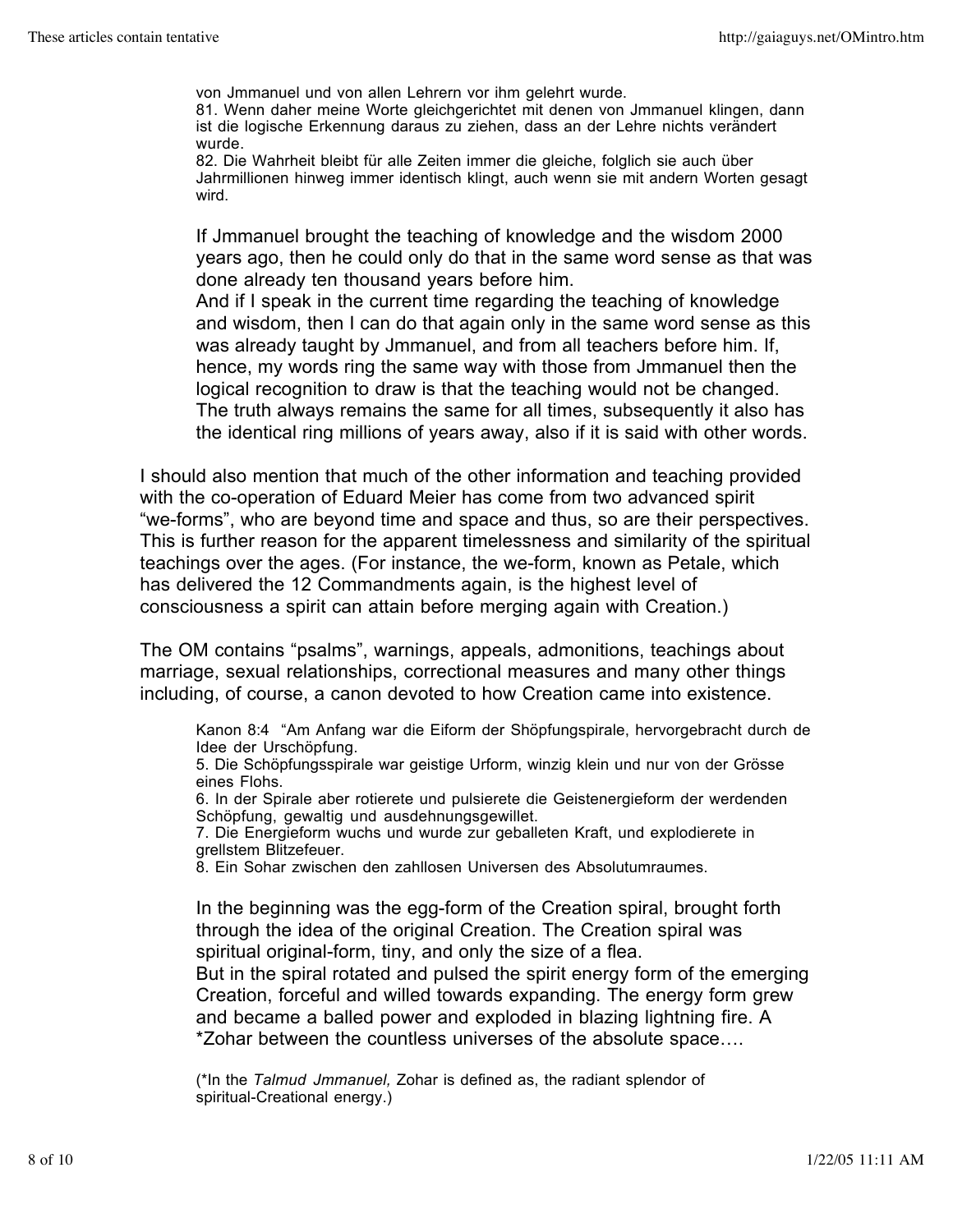The teachings of OM are for all humanity and do not raise one race into a special position above the rest.

Kanon 44:34 Sie [the prophets] erkannten aber auch die Wahrheit, dass die Schöpfung in allem einheitlich ist, und dass sie keinerlei Rasse als etwas Besonderes bevorzugt, noch auf eine Nationalität achtet.

But the prophets recognised the truth that the Creation is unifying in all and that it pulls in front no kind of race as something special, nor does it pay attention to a nationality.

Kanon 20:164 Und schmähet da nicht die Alten und nicht die Jungen und nicht die Geschädigten am Körper, und schmähet nicht den Nächsten, der da eine andere Sprache spricht oder der da hat eine andere Hautfarbe, denn es ist jeder Mensch gleichwertig dem anderen, welcher Art und Rasse er auch immer ist, und ob er da ist alt oder jung, gelb, schwarz oder braun oder weiss oder rot oder blau, und ob es da ist Kind, Weib oder Mann, und ob es da ist Feind oder Freund oder Gerechter, Ungerechter, Wissender oder Unwissender.

And do not despise the old and not the young, and not the injured on the body, and do not despise the neighbor who speaks another language or who has another skin colour, because every human is equivalent to the other, which ever kind or race he also always is, and whether he is old or young, yellow, black, or brown or white, or red or blue, and whether he is a child, a woman or man, and whether he is an enemy or friend, or righteous, unrighteous, knowledgeable or ignorant.

Perhaps most importantly, these teachings stress that we seek understanding and truth, knowledge, wisdom and love through our own efforts and reasonable logic, not through belief. Because:

Kanon 53:26 Wer die Wahrheit nicht mit seinem Verstande, sondern mit Glauben erfassen will, der kann die Früchte aus ihr nicht ernten.

Who will not comprehend the truth with his understanding, but only with his belief, can not harvest the fruit from it.

Kanon 13:3 Und so spricht der JHWH: "Wahrlich, die, welche das Buch des Wortes der Wahrheit als solches erkennen, die erkennen es so, wie sie ihre eigenen Kinder erkennen.

4. Jene aber, welch die Wahrheit des Wortes nicht erkennen, die verderben ihr Leben, und sie sind Ungerechte und Lügner an der Sache des Lebens.

And so speaks the JHWH: "Truly those who recognise the book of the words of the truth, as such, know it as they know their own child. But any which do not recognize the truth of the words, they ruin their life, and they are unrighteous and liars in the matter of life.

Kanon 20:95 Und also lüget ihr und bestreitet ihr, dass da die Schrift des Wortes der Wahrheit zur Jetztzeit der Neuzeit ein andermal niedergesendet ist zu den Menschen der Erde, und wahrheitlich tuet ihr das darum, weil ihr seid in Gefangenschaft geschlagen durch eure falschen Lehren, die ihr da nennet Religionen.